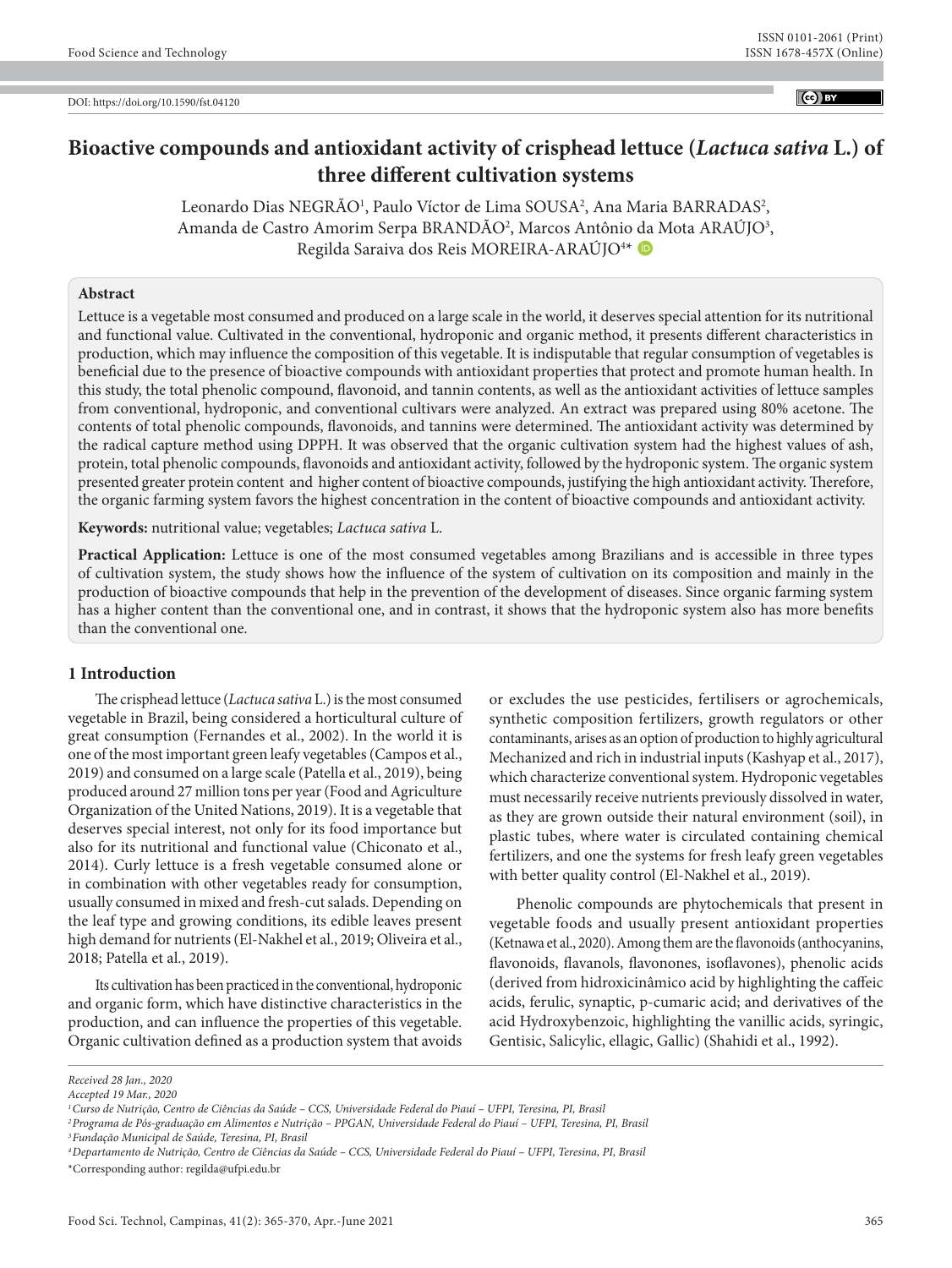Epidemiological, clinical and in vitro studies show multiple biological effects related to the phenolic compounds of the diet, such as: antioxidant activity, antinflammatory, antimicrobial, preventing heart disease, diabetes, cancer and stroke (Souza et al., 2018). The efficacy of the antioxidant action of the bioactive compounds depends on the chemical structure and its concentration in the food. In lettuce, the content of phenolic compounds (flavonols, caffeic acids and its derivatives, carotenoids and the vitamins C and E are the most concentrated) and antioxidant action are highlighted phytochemicals in greenery is largely influenced by genetic factors, environmental conditions, production system, among others. (Ketnawa et al., 2020; Pei et al., 2020). However, few jobs aim to verify the influence of the type of cultivation in the antioxidant action of these foods.

The research of risk factors and protection for chronic diseases by telephone survey-Vigitel (Brasil, 2017), showed a change in the whole adult population studied, with regular consumption of fruits and vegetables of 35.2%, being 28.8% in men and 40.7% in women, lettuce being one of the vegetables that belongs to the habit of consumption of the population in general and easily accessible, under various forms of cultivation, thus constituting an indispensable component of the salads of the Brazilians.

This study analyzed the physico-chemical composition, bioactive compounds, among these the contents of total phenolic, flavonoids and tannins, and the antioxidant activity of the lettuce from the conventional, hydroponic and organic cultivation system, the order to provide information about its nutritional and functional potential, as well as its impact on health.

# **2 Materials and methods**

#### *2.1 Experimental protocol*

Samples of lettuce (*Lactuca sativa* L.) of three cultivation systems (conventional, organic and hydroponic) were collected in the retail trade of Teresina and were forwarded and stored in the laboratory of Bromatology and Food Biochemistry (LABROMBIOQ) in the Nutrition Department of the Federal University of Piauí (UFPI), under refrigeration (8 °C) until their analysis. The lettuces were manually scanned for removal of impurities and unhealthy lettuces. All analyses were performed in triplicate in the period from twelve months.

# *2.2 Proximate composition and total energy value*

Moisture was determined until constant weight was observed after drying in an oven oat 105 °C. Ash content was determined after calcination of the samples in a muffle furnace at 550 °C up to constant mass. Protein concentration was determined using the Macro-Kjeldahl method with a conversion factor of 5.14 (for plant proteins), and lipid content was determined by intermittent hot extraction using hexane as a solvent in a Soxhlet apparatus (Association of Official Analytical Chemists, 2005). Carbohydrate content was calculated using the difference method, and the total energy value was determined according to Atwater conversion factors (Atwater & Woods, 1896; Watt & Merrill, 1963).

## *2.3 Bioactive compounds*

#### *Extraction*

The extracts were obtained according to Rufino et al. (2010). Thus, 0.5 g of curly lettuce were heavy in centrifugal tubes (50 mL) with 8 mL of acetone 80% resulted in better extraction yields.

## *Total phenols, total flavonoids and condensed tannins*

The total phenolic compounds content was determined by spectrophotometric methods; the total phenolics compounds (Singleton & Rossi, 1965); total flavonoids (Kim et al., 2003), modified by Blasa et al. (2006); condensed tannins content (Price et al., 1978).

## *2.4 Antioxidant activity by the DPPH*

The antioxidant activity of the extract was determined according to Brand-Williams et al. (1995), using, 2.2-diphenyl-1-picril-Hidrazil (DPPH).

# *2.5 Statistical analysis*

Data analysis was performed using the *Statistical Package program for the Social Sciences* (SPSS), version 17.0. The results are presented in the form of tables with their averages and their respective standard deviations. There was a difference between the averages of the centesimal compositions and the condensed tannin content in relation to the cultivation system was used the *Student* t *test*, while for the total phenolic compounds and antioxidant activity according to the system of Crops the test applied was *Tukey*, at a level of 5% (p < 0.05), with the confidence level of 95%, respectively (Hilbe & Robinson, 2013).

# **3 Results and discussion**

In the present study, the centesimal composition was analyzed for the physicochemical characterization of the crisphead lettuce (*Lactuca sativa* L.) in the conventional, hydroponic and organic cultivation system, as well as the Total energy value. The Table 1 demonstrates the values obtained for the content of moisture, ash, proteins, lipids, carbohydrates and Total Energy Value (VET) for the lettuce of the three cultivation systems.

According to the results obtained for moinsture, there was no statistically significant difference between the lettuce produced by the conventional, hydroponic and organic cultivation system whose values ranged from 94.74 to 95.21%. For ashes only the hydroponic system showed difference between the others systems with 0.71%. The protein content, a statistically significant difference was observed between the cultivation systems, in which the lettuce of the organic cultivation system was the one that obtained higher protein content with 1.86%.

With regard to the lipid content (Table 1) obtained, a statistically significant difference was observed between the lettuce samples, with the lettuce of the conventional cultivation system presenting higher lipid content (0.80%), followed by the cultivation Hydroponic (0.66%) and organic farming (0.52%). Among the samples of the studied lettuces, for the carbohydrate content, there was no significant difference ( $p < 0.05$ ) between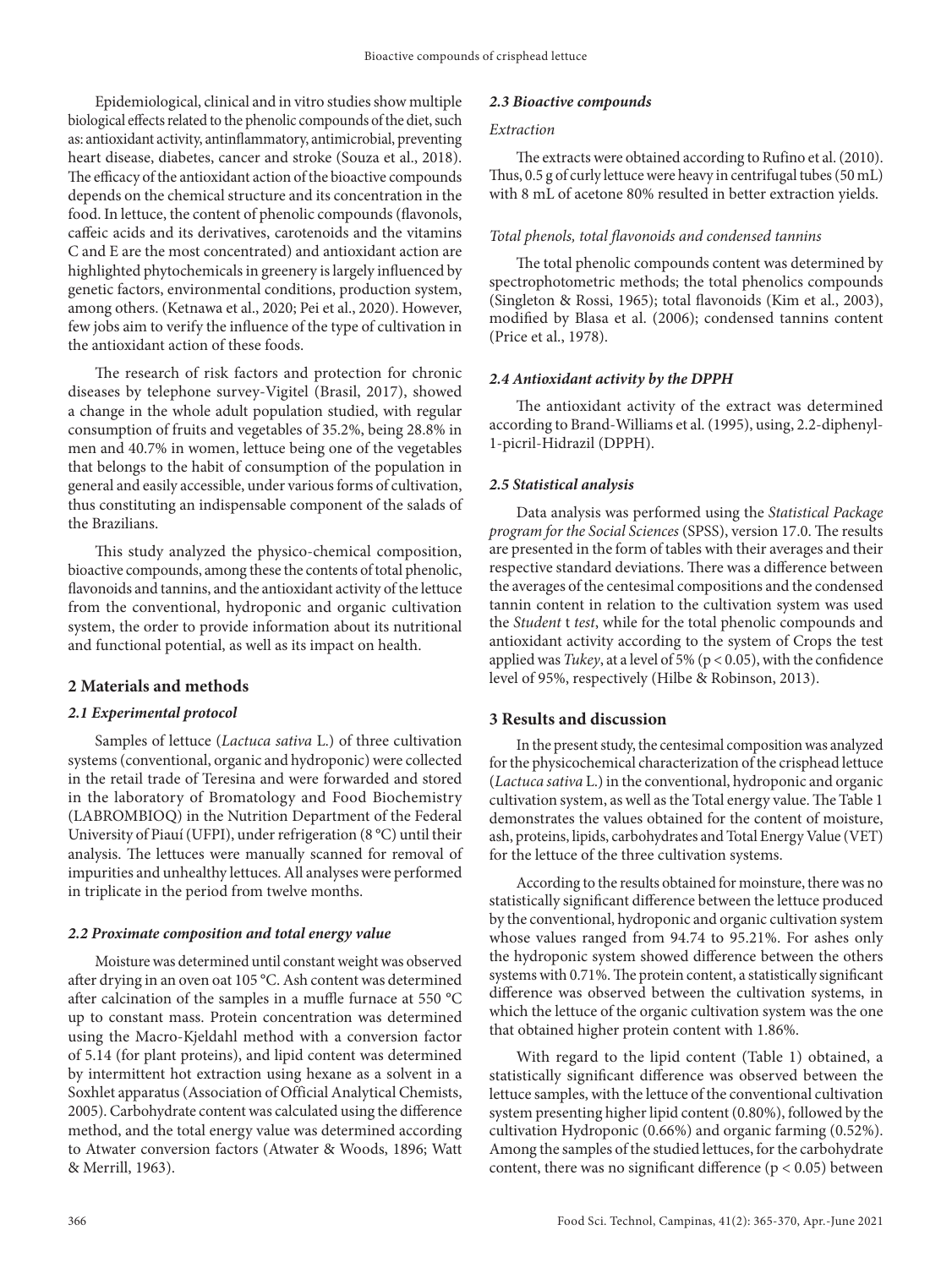the conventional and organic cultivation systems, in which the conventional cultivation plant presented a higher carbohydrate content of 1.97%. However there was statistically significant difference to the hydroponic system, where the carbohydrate content was 2.09%.

The small variations of the results can be justified by the technique of cultivation, soil, climate, fertilizer, as well as the management of the farmer that can influence the moisture content of the lettuce, since, the time of stay of the plants of lettuce in the final phase of the cultivation Influence the moisture content, which, according to Souza et al. (2019), being expected in the hydroponic cultivation a higher moisture content, since its production is grown in water.

In the hydroponic system, lettuce accumulates different ash levels according to the type of nutrient solution used in this cultivation system (Fernandes et al., 2002; Fontana et al., 2018; Souza et al., 2019). This can be explained by the influence of the nutritional solutions of the hydroponic system in the proximate composition. Justifying the difference found for the hydroponic system.

The effect of the production system on the nutritional quality of crisphead lettuce, obtained higher results for the protein, ashes and carbohydrate content of the conventional system. (Fontana et al., 2018; Gontijo et al., 2017).

Gontijo et al. (2017) verified the contents of lipids that ranged from 0.16 to 0.17%, these being smaller than the results obtained in this study. The variations of results observed for the lipid content in the literature are due to the fact that the conditions of extraction of lipids of the food matrix, the methodology employed, as well as the type of solvent used in its extraction, as it may occur the extraction of Pigments interfering with their quantification.

On the other hand, one of the reasons that can affect the analysis of lipids is the difference in the concentration of chlorophyll between the types of cultivation. Due to the different soil, climatic and physiological conditions resulting or not from the three cultivation systems, they lead to variations in the levels obtained in other studies.

For the lettuce of the conventional cultivation system, it was 20.84 kcal or 87.19 KJ. This difference can be explained due to conventional cultivation lettuce having presented higher lipid levels (Table 1), reflecting on the increase of the TEV.

However, the highest content of carbohydrates, proteins and ashes stands out in organic and hydroponic farming systems. Being very well elucidated in the literature (Fontana et al., 2018; Gontijo et al., 2017; Rodrigo-García et al., 2019; Souza et al., 2019; Zambrano-Moreno et al., 2015). In addition, there is also a difference in the concentration of bioactive compounds present in vegetables, due to the need of the plant to need more protective factors against the climate, soil, pests and other factors that cause stress.

Table 2 demonstrates the contents of total phenolic compounds, flavonoids and tannins obtained in the lettuce of conventional, organic and hydroponic cultivation system. According to the results, a statistically significant difference was observed between the lettuce of the three cultivation systems studied, the lettuce of the organic cultivation system presented the highest total phenolic content (1845.69 mgEAGg<sup>1</sup>) and flavonoids (1199.37 mgEQg<sup>-1</sup>) and the conventional cultivation of the highest tannin content (1.17 mgECg-1).

Zambrano-Moreno et al. (2015) noted that lettuce from organic cultivation showed higher levels of phenolic compounds than the conventional system, with levels of 177.20 mgEAGg-1 and 135.94 mgEAGg<sup>-1</sup>, respectively, and these results are smaller when compared to those of this study (Table 2). However, the results corresponded with the association of the organic farming

**Table 1**. Proximate composition (%) and Total Energetic Value (TEV) of lettuce of three different cropping systems. Teresina-PI, Brazil.

| Nutrients (%)/ TEV(kcal/KJ/100 g) | Cropping systems             |                          |                              |  |
|-----------------------------------|------------------------------|--------------------------|------------------------------|--|
|                                   | Conventional Mean $\pm$ SD   | Organic Mean $\pm$ SD    | Hydroponic Mean $\pm$ SD     |  |
| Moinsture                         | $94.82 \pm 3.12^{\circ}$     | $94.74 \pm 2.67^{\circ}$ | $95.21 \pm 2.19^a$           |  |
| Ashes                             | $0.96 \pm 0.01$ <sup>a</sup> | $1.01 \pm 0.04^{\circ}$  | $0.71 \pm 0.01$ <sup>c</sup> |  |
| Proteins                          | $1.45 \pm 0.01^{\circ}$      | $1.86 \pm 0.03^b$        | $1.33 \pm 0.01^{\circ}$      |  |
| Lipids                            | $0.80 \pm 0.06^{\circ}$      | $0.52 \pm 0.02^b$        | $0.66 \pm 0.04$ <sup>c</sup> |  |
| Carbohydrates (difference method) | 1.97a                        | 1.86 <sup>a</sup>        | 2.09c                        |  |
| TEV (Total Energy Value)          | 20.84/87.19 <sup>a</sup>     | 19.62/82.10 <sup>b</sup> | 19.62/82.10 <sup>b</sup>     |  |

Mean ± standard deviation was obtained from triplicate measurements. Different letters overwritten in the columns, there is significant difference between means at the level of p < 0.05. Tukey test. SD: standard deviation.

**Table 2**. Phenolic content, flavonoid content, tannins content of lettuce of three different cropping systems. Teresina-PI, Brazil.

| Bioactive compounds                     | Cropping systems                |                            |                                |
|-----------------------------------------|---------------------------------|----------------------------|--------------------------------|
|                                         | Conventional Mean $\pm$ SD      | Organic Mean $\pm$ SD      | Hydroponic Mean $\pm$ SD       |
| Total Phenolic content (mgEA $GTg-1$ )  | $965.36 \pm 20.87$ <sup>a</sup> | $1845.69 \pm 0.00^{\circ}$ | $1522.02 \pm 0.00^{\circ}$     |
| Flavonoid content ( $mgEQ^{II}g^{-1}$ ) | 937.71 $\pm$ 0.03 <sup>a</sup>  | $1199.37 \pm 0.03^b$       | $965.09 \pm 0.01$ <sup>c</sup> |
| Tannins content ( $mgEC^{III}g^{-1}$ )  | $1.17 \pm 0.00^{\circ}$         | $0.21 \pm 1.66^b$          | $0.21 \pm 3.31^b$              |

I EAG: Equivalent of gallic acid; IIEQ: Quercetin equivalent; IIIEC: Equivalent of Catechin. Data are presented as mean of three replicates + standard deviation (SD). Equal letters overwritten between the columns did not present significant difference between the second means, Tukey averages test at the p < 0.05 level.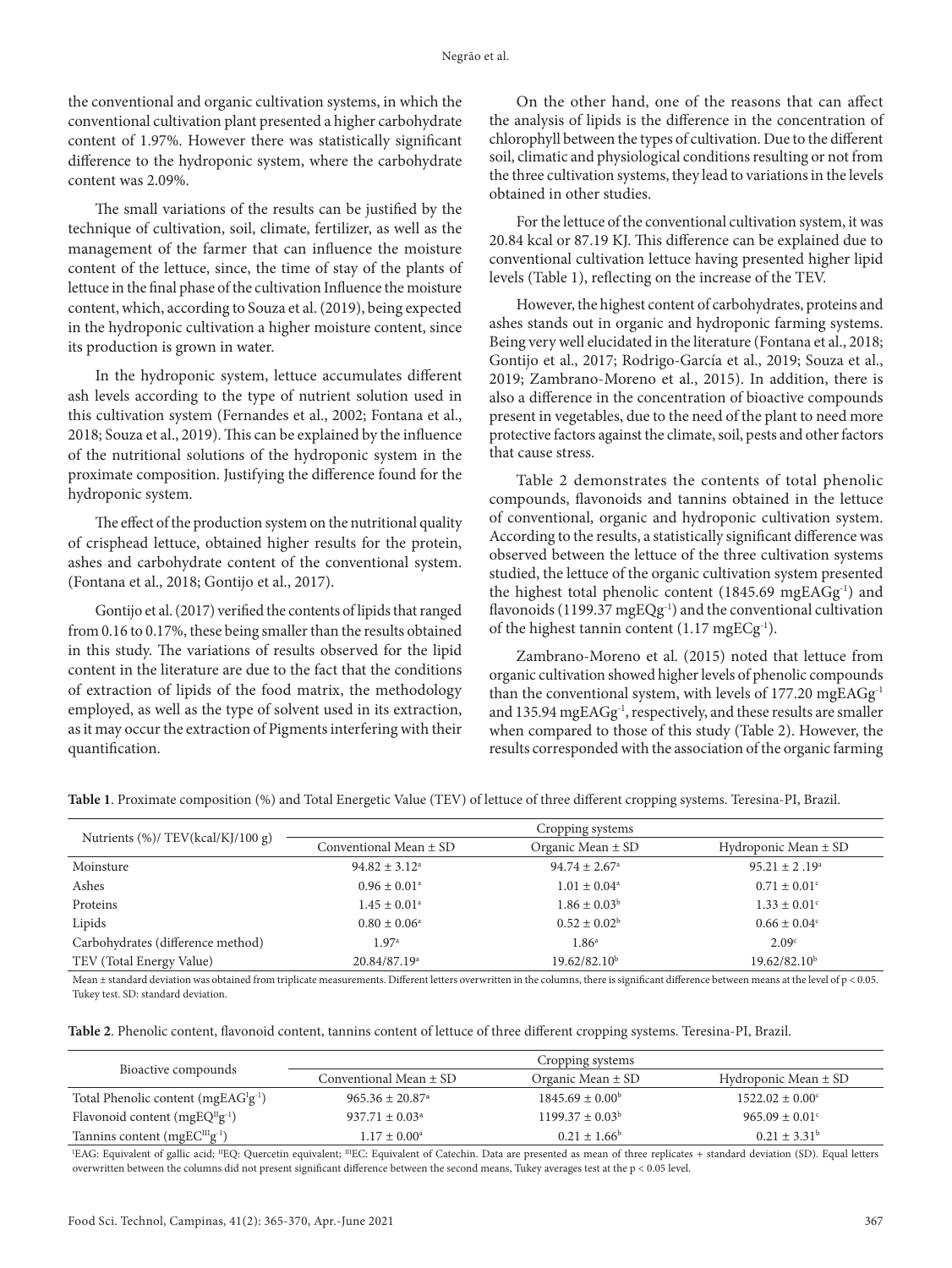system to present higher levels to the other cultivation systems, especially the conventional system. One of the explanations is due to the region (northeast of Brazil) of the analyzed lettuces, characterized by having a different climatic condition, among them the temperature that has a directly proportional relationship with the production of phenolic compounds by the vegetables. Where high temperatures raising the stress levels of the plant and the higher production of polyphenols.

Studies that are compared to foods obtained by conventional, organic and hydroponic cultivation systems demonstrate that organic fruits and vegetables have higher levels of phenolic compounds (Fontana et al., 2018; Zambrano-Moreno et al., 2015). Being observed the same results obtained in this study, where the lettuce of the organic cultivation system presented the highest content of phenolic compounds (Table 2).

Tiveron (2010) that determined the phenolic composition of vegetables (legumes and vegetables) consumed in Brazil, among them lettuce, obtained the highest result of the content of phenolic compounds for lettuce with 1690 mgEAGg<sup>-1</sup>, a result similar to that verified In this study with the hydroponic cultivation system (1522 mgEAGg<sup>-1</sup>).

There are several factors that can interfere with the content of phenolic compounds, among these are seasonal, temperature, water availability, atmospheric pollution, mechanical damage, attack of pathogens. These facts justify the differences in the content of phenolic compounds in the lettuce samples of different systems cultivating this study, since the agricultural practices adopted in each cultivation system influence their content (Fontana et al., 2018; Rodrigo-García et al., 2019; Salomão-Oliveira et al., 2018).

The content of flavonoids obtained for crisphead lettuce in this study were higher than in the study Zambrano-Moreno et al. (2015), which was 90.79 to 100.69 mgEQg<sup>-1</sup>. Factors such as temperature change influence the flavonoid content, where it was observed that at higher temperatures the levels were also higher. It is observed that the analyzed samples were grown in the Northeast region, where it presents high temperatures, a higher flavonoids content was found.

Leafy green vegetable foods have high concentrations of flavonoids, which are mainly responsible for the antioxidant activity of the food. Thus, it is known that the organic and hydroponic cultivation systems in lettuce are characterized by having greener leaves, which also favors the greater purchase intention by consumers (Oliveira et al., 2013; Fontana et al., 2018; Salomão-Oliveira et al., 2018), when compared to those of the conventional system. In such a way that the content of phenolics and flavonoids found in this study, can be explained by the development of lettuces due to the type of cultivation system, valuing even more than in different environmental conditions, such systems are capable of providing a food with a higher content of bioactive compounds.

The content of tannins can vary according to climatic and geographical conditions, maturation, part collected, among others, and may present a varied chemical composition, being often little known. The analyzed lettuces showed small levels of tannins, being positive to contribute to the sensory aspects of the food making it tastier.

The antioxidant activity of the lettuce in the organic, hydroponic and conventional cultivation systems analyzed by the capture method of the radical DPPH, is exposed in Table 3, expressed in  $\mu$ molTEACg<sup>-1</sup>. It was found that among the cultivation systems Studied, there was significant difference  $(p < 0.05)$ , in which the lettuce of the organic cultivation system was the one that presented greater capacity of reduction of the radical DPPH (4075.28  $\mu$ molTEACg<sup>-1</sup>), giving the same, greater antioxidant activity, followed by the lettuce of the Hydroponic and conventional cultivation, with contents of 3074.30 and 2136.88  $\mu$ molTEACg<sup>-1</sup>, respectively.

A possible justification for organic cultivation lettuce to obtain greater antioxidant activity among the others, was due to the higher content of total phenolic compounds (Table 2) thus contributing to greater inhibition capacity of the DPPH radical.

In the study of Tiveron (2010) which determined the antioxidant activity of plant foods (legumes and vegetables) consumed in Brazil, it was obtained for lettuce 54.9 µmolTEACg<sup>-1</sup>, this lower content, to the verified in this study. Zambrano-Moreno et al. (2015) that determined antioxidant activity in organic and conventional greenery, demonstrated greater activity of organic vegetables, among them lettuce, in reducing the DPPH radical when compared with conventional system with the results obtained in this research. The same result was observed by Rodrigo-García et al. (2019) in the hydroponic cultivation system.

Observing the data presented in the literature, where vegetables, such as lettuce, which received higher concentrations of nitrogen had leaves with a more intense green color (Rodrigo-García et al., 2019; Sapkota et al., 2019), greater antioxidant activity (Zambrano-Moreno et al., 2015). In addition to having increased concentrations in the contents of phenolics and flavonoids, in organic and hydroponic cultivation systems compared to the conventional system. Thus, the lettuce of the organic cultivation system also presented higher protein content (Table 1) and phenolic compounds (Table 2), these two factors contributing to its greatest antioxidant activity (Table 3).

The antioxidant activity is dependent on the species, geographical origin, agricultural practices employed as well as the cultivation system, justifying the variations in the results obtained in the present study with the literature. With sample factors studied as high temperatures, protein content (nitrogen content) and higher levels of phenolic compounds, these contribute to greater antioxidant activity.

On the other hand, some of the variables such as nitrogen content can be controlled by the cultivation systems, increasing

**Table 3**. Antioxidant capacity by the radical capture method in lettuce from three cropping systems. Teresina-PI, Brazil.

|                  | DPPH $(\mu \text{mol} T E A C^* g^{-1})$ |  |
|------------------|------------------------------------------|--|
| Cropping systems | Mean $\pm$ SD                            |  |
| Conventional     | $2136.88 \pm 50.81$ <sup>a</sup>         |  |
| Organic          | $4075.28 \pm 50.84^b$                    |  |
| Hydroponic       | $3074.30 \pm 50.79$ <sup>c</sup>         |  |

\*TEAC = Trolox Equivalent Antioxidant Capacity. Data are presented as mean of three replicates + standard deviation (SD). Equal letters overwritten between the lines did not present significant difference between the second means, Tukey's mean test at the p < 0.05 level.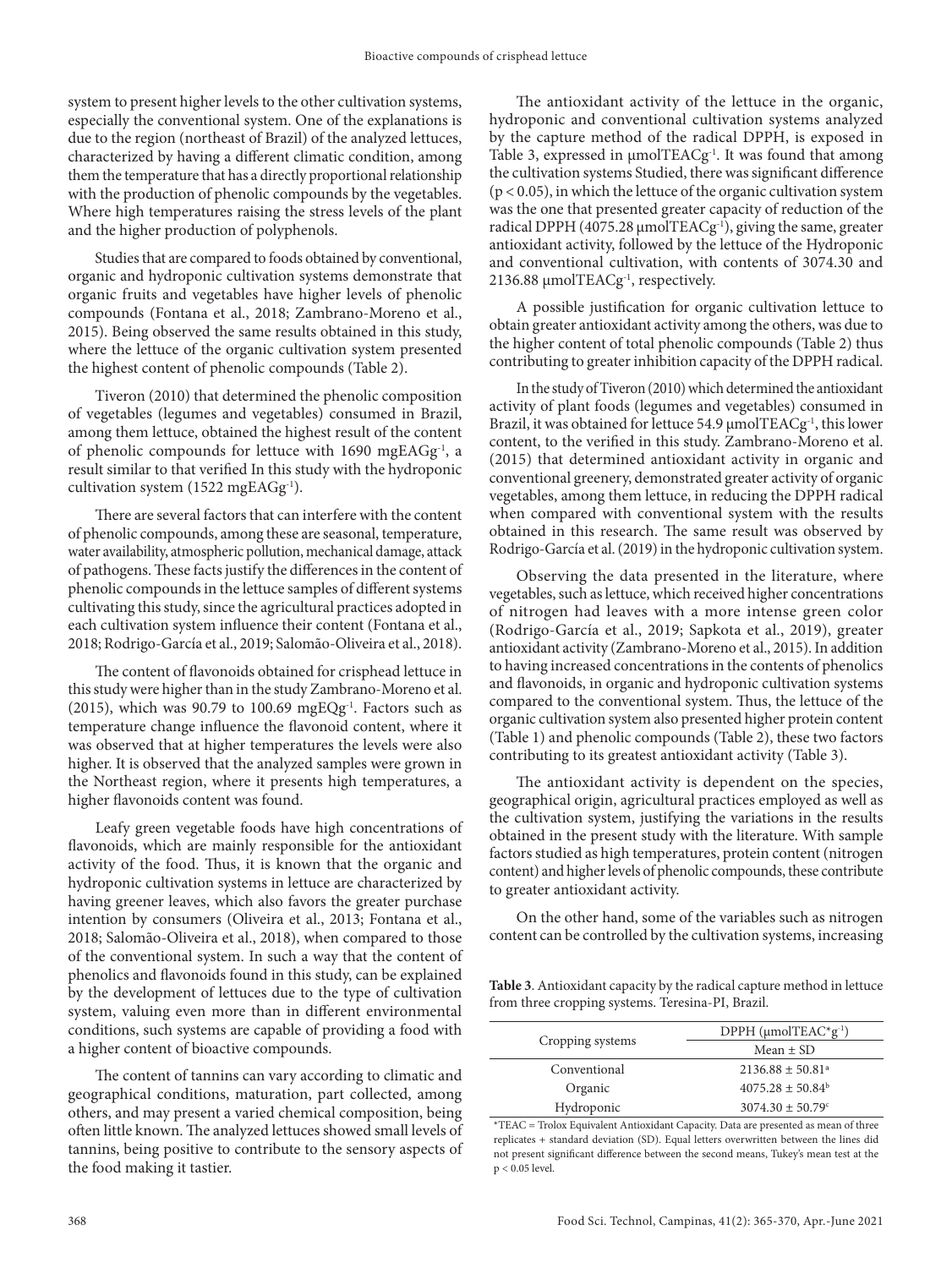the concentrations of phenolic compounds and nutrients present in the lettuce, especially the flavonoids, which can make the appearance of the vegetables more attractive, both in the cultivation system. organic and conventional farming system.

## **4 Conclusions**

The curly lettuces presented good moisture and ash content in all analyzed cultivation systems. The lettuce of the conventional cultivation system presented greater content of lipids, whereas the organic cultivation presented greater protein content and the hydroponic cultivation increased carbohydrate content. The Total Energy Value (TEV) was greater to those observed in studies that determined the composition of the lettuce.

The crisphead lettuces from the hydroponic and organic cultivation system had a higher total phenolic content and higher antioxidant activity compared to the conventional cultivation system. These results highlight the findings in the literature and allow a broader look at the benefits that these cultivation systems can provide for health and even the acceptance of lettuce for consumption.

## **References**

- Association of Official Analytical Chemists AOAC. (2005). *Official methods of analysis of the Association of Official Analytical Chemists* (18th ed.). Arlington: AOAC.
- Atwater, W. O., & Woods, C. D. (1896). *The chemical composition of american food materials* (Bulletin, No. 28). Washington: U. S. Department of Agriculture, Office of Experiment Stations.
- Blasa, M., Candiracci, M., Accorsi, A., Piacentini, M. P., Albertini, M. C., & Piatti, E. (2006). Raw *Millefiori* honey is packed full of antioxidants. *Food Chemistry*, 97(2), 217-222. [http://dx.doi.](https://doi.org/10.1016/j.foodchem.2005.03.039) [org/10.1016/j.foodchem.2005.03.039](https://doi.org/10.1016/j.foodchem.2005.03.039).
- Brand-Williams, W., Cuvelier, M. E., & Berset, C. (1995). Use of a free radical method to evaluate antioxidant activity. *Lebensmittel-Wissenschaft + Technologie*, 28(1), 25-30. [http://dx.doi.org/10.1016/](https://doi.org/10.1016/S0023-6438(95)80008-5) [S0023-6438\(95\)80008-5.](https://doi.org/10.1016/S0023-6438(95)80008-5)
- Brasil. (2017). *Pesquisa de Vigilância de Fatores de Risco e Proteção para Doenças Crônicas por Inquérito Telefônico (VIGITEL)*. Brasília: Ministério da Saúde.
- Campos, F. V., Oliveira, J. A., Pereira, M. G., & Farnese, F. S. (2019). Nitric oxide and phytohormone interactions in the response of *Lactuca sativa* to salinity stress. *Planta*, 250(5), 1475-1489. [http://](https://doi.org/10.1007/s00425-019-03236-w) [dx.doi.org/10.1007/s00425-019-03236-w](https://doi.org/10.1007/s00425-019-03236-w)[. PMid:31327043.](https://www.ncbi.nlm.nih.gov/entrez/query.fcgi?cmd=Retrieve&db=PubMed&list_uids=31327043&dopt=Abstract)
- Chiconato, D. A., Galbiatti, J. A., Maldonado, W., Franco, C. F., & Caramelo, A. D. (2014). Bovine biofertilizer and irrigation layers on lettuce development and leaf chlorophyll. *Comunicata Scientiae*, 5(2), 140-147.
- El-Nakhel, C., Petropoulos, S. A., Pannico, A., Kyriacou, M. C., Giordano, M., Colla, G., Troise, A. D., Vitaglione, P., De Pascale, S., & Rouphael, Y. (2019). The bioactive profile of lettuce produced in a closed soilless system as configured by combinatorial effects of genotype and macrocation supply composition. *Food Chemistry*, 309, 125713. [http://dx.doi.org/10.1016/j.foodchem.2019.125713](https://doi.org/10.1016/j.foodchem.2019.125713). [PMid:31708345.](https://www.ncbi.nlm.nih.gov/entrez/query.fcgi?cmd=Retrieve&db=PubMed&list_uids=31708345&dopt=Abstract)
- Fernandes, A. A., Martinez, H. E. P., Pereira, P. R. G., & Fonseca, M. C. M. (2002). Produtividade, acúmulo de nitrato e estado nutricional de cultivares de alface, em hidroponia, em função de fontes de

nutrientes. *Horticultura Brasileira*, 20(2), 195-200. [http://dx.doi.](https://doi.org/10.1590/S0102-05362002000200016) [org/10.1590/S0102-05362002000200016.](https://doi.org/10.1590/S0102-05362002000200016)

- Fontana, L., Rossi, C. A., Hubinger, S. Z., Ferreira, M. D., Spoto, M. H. F., Sala, F. C., & Verruma-Bernardi, M. R. (2018). Physicochemical characterization and sensory evaluation of lettuce cultivated in three growing systems. *Horticultura Brasileira*, 36(1), 20-26. [http://dx.doi.](https://doi.org/10.1590/s0102-053620180104) [org/10.1590/s0102-053620180104.](https://doi.org/10.1590/s0102-053620180104)
- Food and Agriculture Organization of the United Nations FAO. (2019). *FAOSTAT*. Rome: FAO. Retrieved from http://www.fao. org/faostat/en/#data/QC/
- Gontijo, L. N., Silva, C. O., Stort, L. G., Duarte, R. M. T., Betanho, C., & Tassi, E. M. M. (2017). Nutritional composition of vegetables grown in organic and conventional cultivation systems in Uberlndia, MG. *African Journal of Agricultural Research*, 12(21), 1848-1851. [http://](https://doi.org/10.5897/AJAR2016.11886) [dx.doi.org/10.5897/AJAR2016.11886.](https://doi.org/10.5897/AJAR2016.11886)
- Hilbe, J. M., & Robinson, A. P. (2013). *Methods of statistical model estimation*. Boca Raton: Chapman & Hall.
- Kashyap, P., Mishra, D., & Meena, V. S. (2017). Organic vegetables. In B. Gangwar & N. K. Jat (Eds.), *Towards organic agriculture* (pp. 257-279). New Delhi: Today & Tomorrow's Printers and Publishers.
- Ketnawa, S., Suwannachot, J., & Ogawa, Y. (2020). *In vitro* gastrointestinal digestion of crisphead lettuce: changes in bioactive compounds and antioxidant potential. *Food Chemistry*, 311, 125885. [http://dx.doi.](https://doi.org/10.1016/j.foodchem.2019.125885) [org/10.1016/j.foodchem.2019.125885](https://doi.org/10.1016/j.foodchem.2019.125885)[. PMid:31780224.](https://www.ncbi.nlm.nih.gov/entrez/query.fcgi?cmd=Retrieve&db=PubMed&list_uids=31780224&dopt=Abstract)
- Kim, D., Jeong, S. W., & Lee, C. Y. (2003). Antioxidant capacity of phenolic phytochemicals from various cultivars of plums. *Food Chemistry*, 81(3), 321-326. [http://dx.doi.org/10.1016/S0308-8146\(02\)00423-5.](https://doi.org/10.1016/S0308-8146(02)00423-5)
- Oliveira, D. C. R., Leal, P. A. M., Honório, S. L., & Soares, E. K. B.. (2013). Sensory quality attributes of lettuce obtained using different harvesting performance systems. *Food Science and Technology*, 33(2), 239-244. [http://dx.doi.org/10.1590/S0101-20612013005000031](https://doi.org/10.1590/S0101-20612013005000031).
- Oliveira, J. J., Dalmazo, G. O., Morselli, T. B. G. A., Oliveira, V. F. S., Corrêa, L. B., Nora, L., & Corrêa, E. K. (2018). Composted slaughterhouse sludge as a substitute for chemical fertilizers in the cultures of lettuce (*Lactuca sativa* L. ) and radish (*Raphanus sativus* L. ). *Food Science and Technology*, 38(1), 91-97. [http://dx.doi.](https://doi.org/10.1590/1678-457x.00717) [org/10.1590/1678-457x.00717.](https://doi.org/10.1590/1678-457x.00717)
- Patella, A., Palumbo, F., Galla, G., & Barcaccia, G. (2019). The molecular determination of hybridity and homozygosity estimates in breeding populations of lettuce (*Lactuca sativa* L.). *Genes*, 10(11), 1-12. [http://](https://doi.org/10.3390/genes10110916) [dx.doi.org/10.3390/genes10110916.](https://doi.org/10.3390/genes10110916) [PMid:31717592.](https://www.ncbi.nlm.nih.gov/entrez/query.fcgi?cmd=Retrieve&db=PubMed&list_uids=31717592&dopt=Abstract)
- Pei, R., Liu, X., & Bolling, B. (2020). Flavonoids and gut health. *Current Opinion in Biotechnology*, 61, 153-159. [http://dx.doi.org/10.1016/j.](https://doi.org/10.1016/j.copbio.2019.12.018) [copbio.2019.12.018.](https://doi.org/10.1016/j.copbio.2019.12.018) [PMid:31954357.](https://www.ncbi.nlm.nih.gov/entrez/query.fcgi?cmd=Retrieve&db=PubMed&list_uids=31954357&dopt=Abstract)
- Price, M. L., Van Scoyoc, S., & Butler, L. G. (1978). A critical evaluation of the vanillin reaction as an assay for tannin in sorghum grain. *Journal of Agricultural and Food Chemistry*, 26(5), 1214-1218. [http://](https://doi.org/10.1021/jf60219a031) [dx.doi.org/10.1021/jf60219a031.](https://doi.org/10.1021/jf60219a031)
- Rodrigo-García, J., Navarrete-Laborde, B. A., Rosa, L. A., Alvarez-Parrilla, E., & Núñez-Gastélum, J. A. (2019). Effect of Harpin protein as an elicitor on the content of phenolic compounds and antioxidant capacity in two hydroponically grown lettuce (*Lactuca sativa* L. ) varieties. *Food Science and Technology*, 39(1), 72-77. [http://dx.doi.](https://doi.org/10.1590/fst.20417) [org/10.1590/fst.20417.](https://doi.org/10.1590/fst.20417)
- Rufino, M. S. M., Alves, R. E., Pérex-Jiménez, J., Saura Calixto, F., Brito, E. S., & Mancini-Filho, J. (2010). Bioactive compounds and antioxidant capacities of 18 non-traditional tropical fruits from Brazil. *Food Chemistry*, 121(4), 996-1002. [http://dx.doi.org/10.1016/j.](https://doi.org/10.1016/j.foodchem.2010.01.037) [foodchem.2010.01.037.](https://doi.org/10.1016/j.foodchem.2010.01.037)